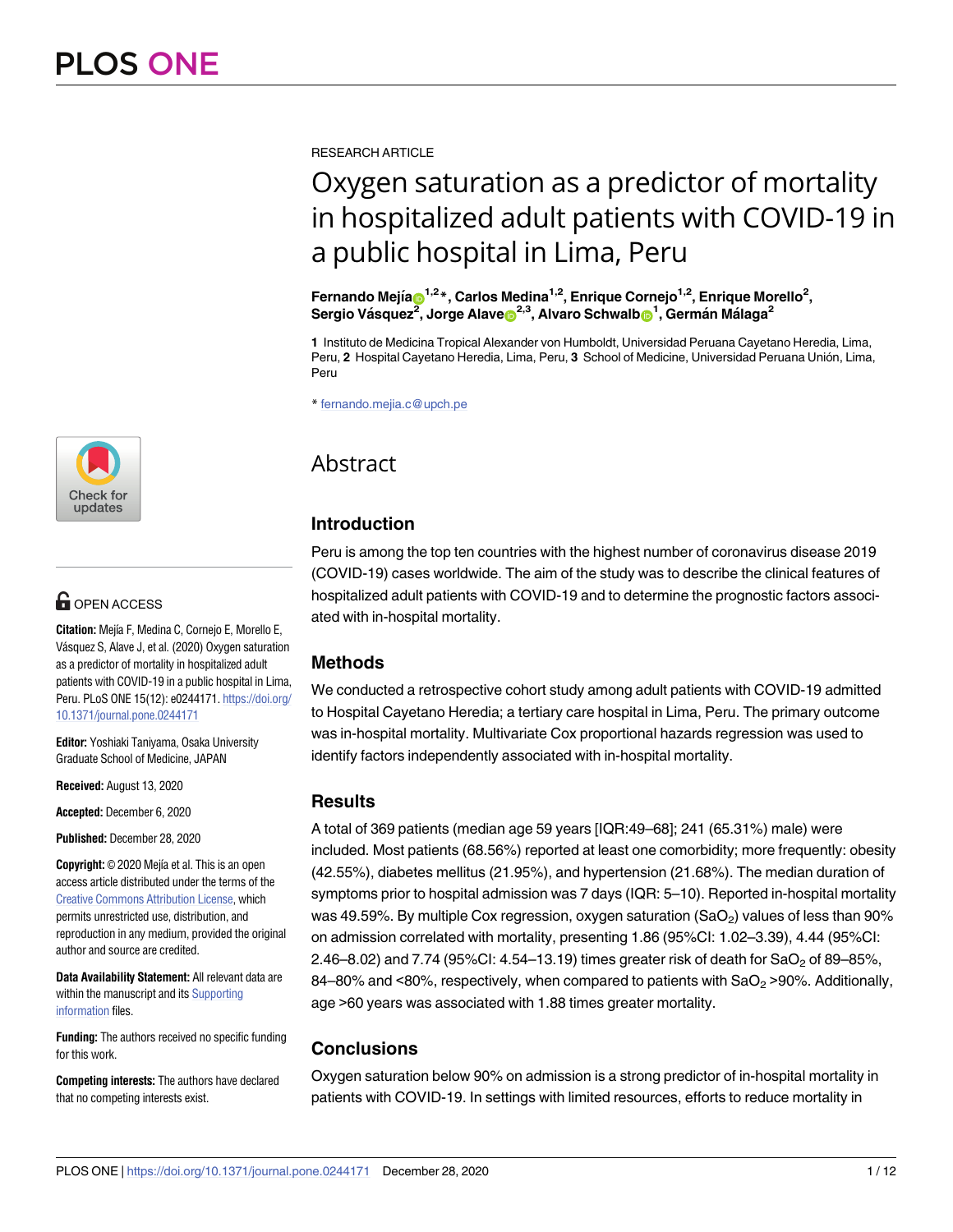<span id="page-1-0"></span>COVID-19 should focus on early identification of hypoxemia and timely access to hospital care.

# **Introduction**

In December 2019, the city of Wuhan, China, became the center of an outbreak of atypical pneumonia caused by the severe acute respiratory syndrome coronavirus 2 (SARS-CoV-2) [\[1](#page-10-0)]. The cases of coronavirus disease (COVID-19) spread rapidly throughout China and other countries and the outbreak was declared a pandemic by the World Health Organization (WHO) on March 11, 2020.

Most patients with COVID-19 only experience mild symptoms, but some develop a more severe disease that requires hospitalization. Approximately 14.2% to 30% of in-patients are further admitted to the ICU, primarily for mechanical ventilation [\[2,](#page-10-0) [3](#page-10-0)]. The mortality in hospitalized COVID-19 patients ranges from 13.2% to 28.3%; with the majority of reports coming from China and United States of America (USA) [\[3–7\]](#page-10-0). However, very little information is available regarding in-hospital mortality and its prognostic factors in Latin America [\[8,](#page-10-0) [9](#page-10-0)].

From March 6, 2020, when the first COVID-19 case was reported in Peru, up to July 22, 2020, there have been 366,550 reported cases and 17,455 deaths (Case fatality rate: 4.76%) [[10](#page-10-0)]. In order to mitigate the pandemic impact, the Peruvian Ministry of Health took numerous measures, like declaring a state of national emergency, designating hospitals exclusively for COVID-19 care, telemedicine implementation, increasing diagnostic testing with serological rapid diagnostic tests (RDT) and recommending treatments involving drugs with limited clinical evidence, like ivermectin. Despite these interventions, Peru is among the top ten countries with the highest number of reported cases worldwide with a total excess of deaths of 149% compared to recent years [[11](#page-10-0)].

In order to understand the demographic and clinical characteristics of hospitalized patients with COVID-19 in Peru, as well as to identify prognostic factors for in-hospital mortality, we conducted a retrospective cohort study at a referral teaching hospital in Lima, Peru. Our goal was to identify prognostic factors that would allow for the design of future strategies to optimize the current management of COVID-19 patients in limited resource settings.

#### **Materials and methods**

A retrospective cohort study was conducted. We reviewed paper medical records of adult patients with COVID-19 admitted at Hospital Cayetano Heredia (HCH), a tertiary care referral hospital in the city of Lima, Peru which is at sea level. This public hospital serves approximately three million people, most of them of low-socioeconomic status and including a large number of immigrants, both Peruvians from rural areas and Venezuelan immigrants. During the SARS-CoV-2 pandemic, the hospital implemented 241 beds for COVID-19 care, including 23 ICU beds. The study was approved by the Research Ethics Committee of Hospital Cayetano Heredia (Approval code: 059–2020). Permission was granted to review all available records on the archive of hospitalized COVID-19 patients. Patient consent was not required as data gathered did not contain patient identifiable information.

Confirmed COVID-19 cases by a positive test for SARS-CoV-2, as well as probable cases based on clinical presentation and imaging, were included. Laboratory testing for SARS-CoV-2 included either positive IgM and/or IgG in serologic RDT, or molecular testing using reverse transcriptase polymerase chain reaction (RT-PCR) analysis.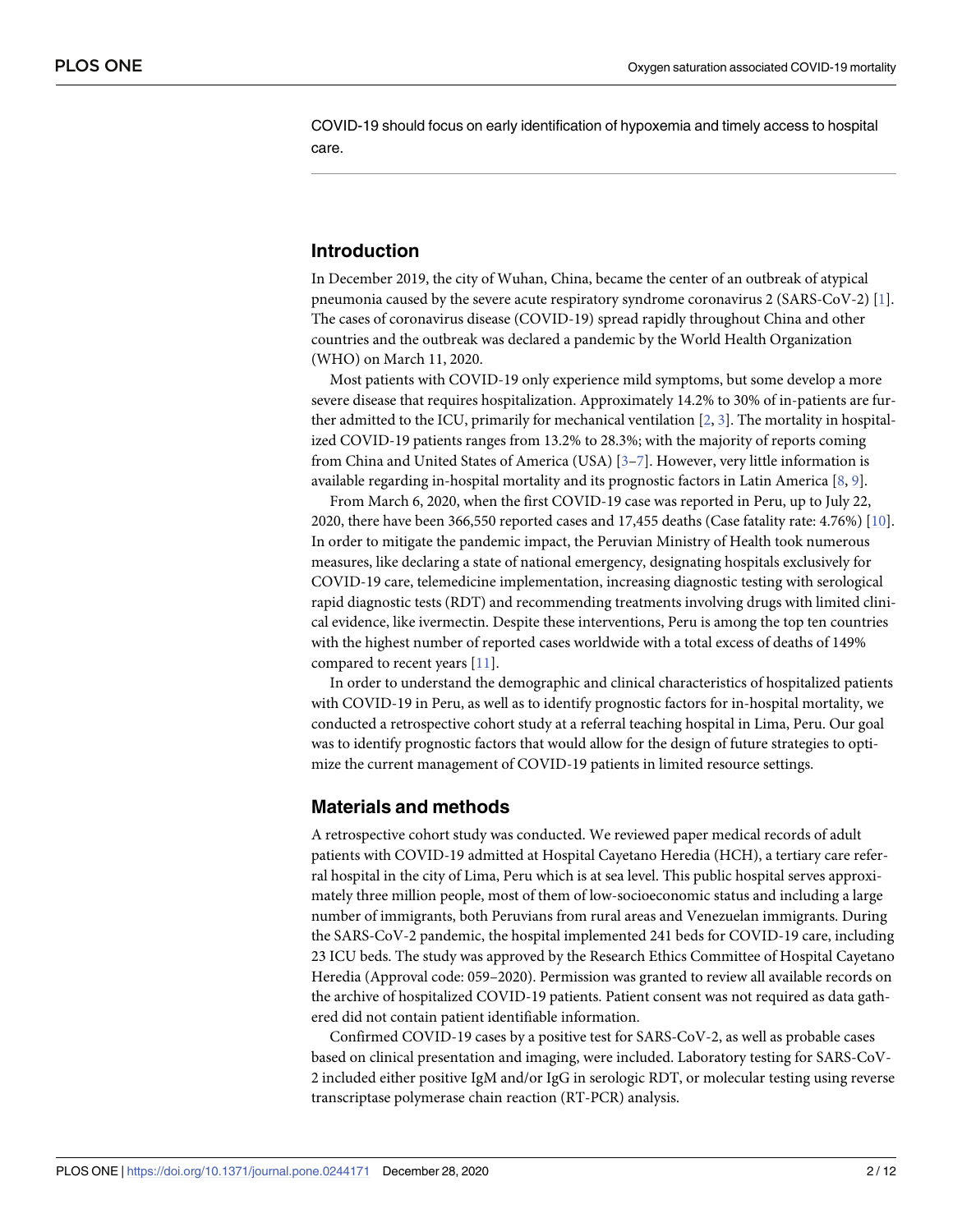<span id="page-2-0"></span>The paper medical records were archived after patient discharge, transfer or death. We reviewed all medical records that were available at HCH archive from March 29 to June 11, 2020; data on patients that were hospitalized by the latter date were not included as the medical records were still in use. The information was collected using an electronic data collection form created on the Open Data Kit (ODK) Collect platform (Get ODK Inc., California, USA). Patient information included demographics, comorbidities, vital signs on admission, laboratory results, and hospitalization outcomes: length of stay, ICU admission, discharge, or death. Patients were excluded from the study if they were transferred to another facility or if they left the hospital against medical advice (AMA). Obesity was not determined by measuring weight and height, but rather by the patient's self-reported weight and height or by treating physician's criteria. Tachypnea was defined as  $>22$  breaths per minute, and acute respiratory distress syndrome (ARDS) was defined using the pulse oximetry saturation/fraction of inspired oxygen  $(SaO<sub>2</sub>/FiO<sub>2</sub>)$  ratio threshold of <235.

Statistical analysis was performed using Stata SE 16.1 (StataCorp., Texas, USA). Categorical variables were reported as frequencies and percentages, and continuous variables as medians with interquartile range (IQR). Comparisons were made between COVID-19 patients who were discharged from hospital or died by bivariate analysis: the Chi-square test and Fisher's exact test were used for categorical variables while the Mann-Whitney U test and Kruskal-Wallis test were used for continuous variables, where a 2-sided p value *<*0.05 was considered statistically significant. Hazard ratios (HR) and its 95% confidence intervals (CI) were calculated using Cox proportional hazards regression to assess the association between baseline factors at admission and in-hospital mortality. Multivariate Cox regression model was constructed to evaluate the association of demographic characteristics, comorbidities and  $a_0$  on admission with in-hospital mortality; variables were chosen via forward stepwise selection by statistical significance in the bivariate analysis and clinical relevance. Additionally, a secondary analysis was performed to include tachypnea on admission (replacing  $SaO<sub>2</sub>$ ) in the multivariate Cox regression model for in-hospital mortality. The proportional hazard assumptions were checked using Schoenfeld residuals.

#### **Results**

A total of 373 medical records of adult patients with COVID-19 admitted at HCH were identified; four patients were excluded as they were transferred or left AMA [\(Fig](#page-3-0) 1). Of the 369 patients included in the analysis, 241 (65.31%) were male and the median age was 59 years (IQR: 49–68). Most patients (68.56%) had at least one comorbidity: obesity (42.55%), diabetes mellitus (21.95%) and hypertension (21.68%). A total of 278 (75.34%) were confirmed COVID-19 cases, 250 (89.93%) by a positive serological RDT, 16 (5.75%) by a positive RT-PCR, and 12 (4.32%) by both methods. The median duration of symptoms prior to hospitalization was 7 days (IQR:  $5-10$ ) ([Table](#page-4-0) 1).

Respiratory and heart rates were elevated on admission, with a median of 28 breaths and 108 beats per minute (IQR: 25–32 and 96–118, respectively). Tachypnea was present in 91.27%. Additionally, SaO<sub>2</sub> on admission was generally low with a median of 87% (IQR: 77-92), and more than a quarter of the patients (28.46%) were admitted with  $SaO<sub>2</sub>$  below 80%. The leukocyte count was elevated  $(11,565 \text{ cells/mm}^3, \text{IQR: } 8,260-15,270)$ , and 76.47% of patients had leukocytosis with associated relative lymphopenia (*<*10% of the leukocyte count). Laboratory parameters of severe COVID-19, such as C-reactive protein (median 96 mg/dL, IQR: 48–192) and lactate dehydrogenase (median 469.5 U/L, IQR: 356–658) were also elevated. Most patients (72.63%) required high-flow oxygen therapy (FiO<sub>2</sub>  $\geq$ 0.36); which included 226 (61.25%) that required use of a non-rebreather (NRB) mask at 15 L/min. Only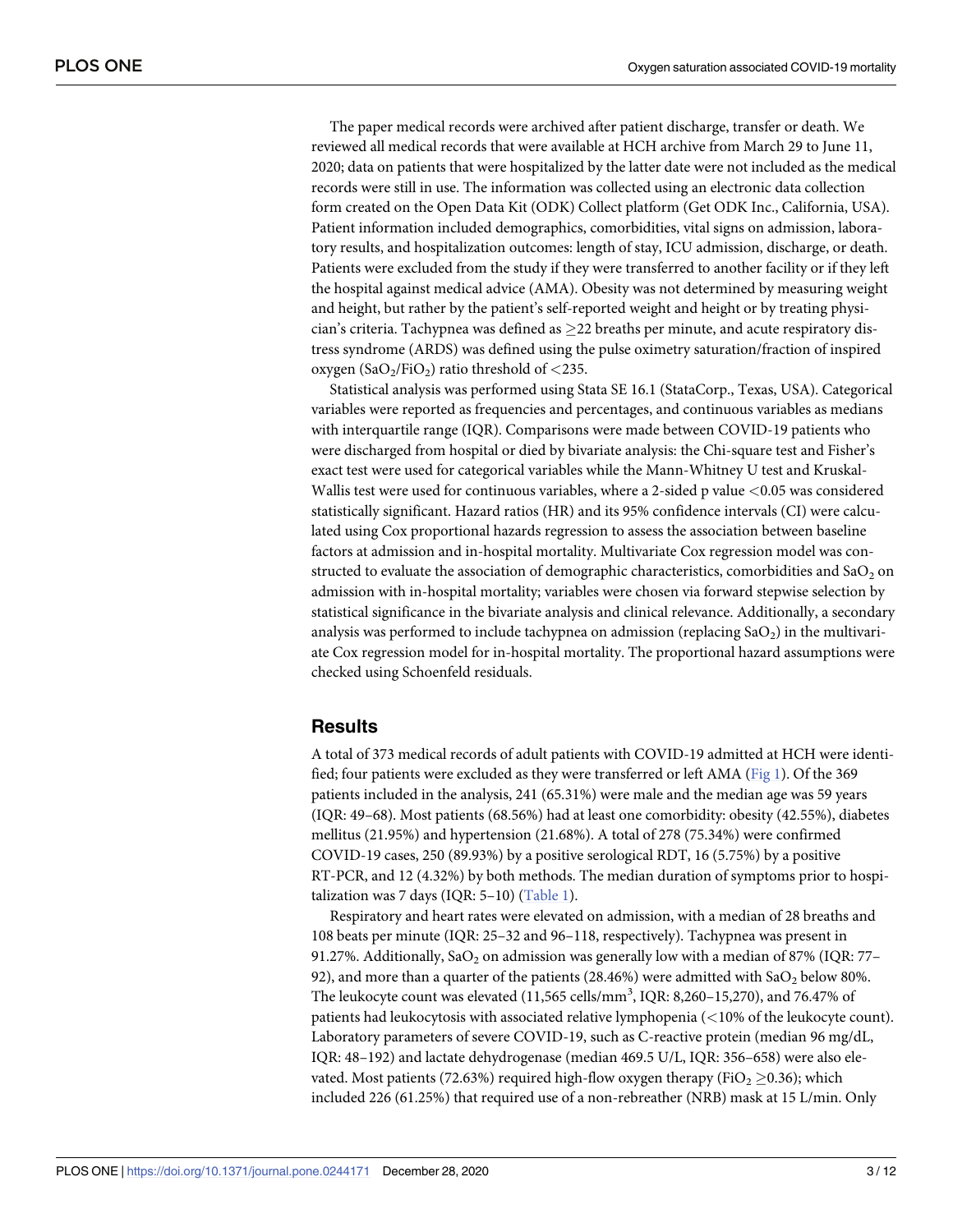<span id="page-3-0"></span>



<https://doi.org/10.1371/journal.pone.0244171.g001>

10.18% of patients on a NRB mask entered the ICU. Additionally, 67.21% of patients developed ARDS by  $\text{SaO}_2/\text{FiO}_2$  ratio during hospitalization. The median hospital stay before discharge was 8 days (IQR: 5–12), with death generally occurring on day 5 of hospitalization (IQR: 2–8). For discharged patients, the median length of stay was inversely proportional to SaO<sub>2</sub> values on admission: 7 days (IQR: 4–10) for SaO<sub>2</sub>  $\geq$ 90%, 9.5 days (IQR: 6–13.5) for SaO<sub>2</sub> 89–85%, 10.5 days (IQR: 8–14) for SaO<sub>2</sub> 84–80%, and 22 days (IQR: 17.5–22.5) for SaO<sub>2</sub> *<*80% (p *<*0.001).

One half of patients (183, 49.59%) died during hospitalization. Significant differences were observed in the proportion of patients aged  $\geq$ 60 years and with comorbidities, mainly obesity and hypertension, with higher frequencies in the deceased group. The  $SaO<sub>2</sub>$  value on admission was lower in deceased patients compared to discharged patients (78% vs. 91%, p *<*0.001). This difference was maintained for each  $SatO<sub>2</sub>$  category and was also constant between different age groups [\(Fig](#page-5-0) 2). The proportion of ARDS on admission or developed during hospitalization was greater among deceased participants. Lower absolute lymphocyte counts, higher white blood cell counts, and higher levels of C-reactive protein and lactate dehydrogenase were found among deceased participants.

Predictive factors of in-hospital mortality were evaluated using Cox proportional hazards regression. Bivariate analysis found that all SaO<sub>2</sub> categories <90% on admission were associated with a hazard mortality from 1.93 (95%CI: 1.07–3.49) to 9.13 (95%CI: 5.50–15.14) times higher compared to SaO<sub>2</sub>  $\geq$ 90%. Survival analysis based on SaO<sub>2</sub> categories was plotted using Kaplan-Meier curves [\(Fig](#page-6-0) 3). In the bivariate analysis, age  $\geq$  60 years (cHR 2.83; 95%CI: 2.03– 3.93) and hypertension (cHR 1.63; 95%CI: 1.18–2.26) were also associated with in-hospital mortality. In the multivariate analysis, after adjusting for male sex, age  $\geq 60$  years and comorbidities (obesity, diabetes, and hypertension), SaO<sub>2</sub> values of less than 90% correlated independently with in-hospital mortality, presenting 1.86 (95%CI: 1.02–3.39), 4.44 (95%CI: 2.46–8.02)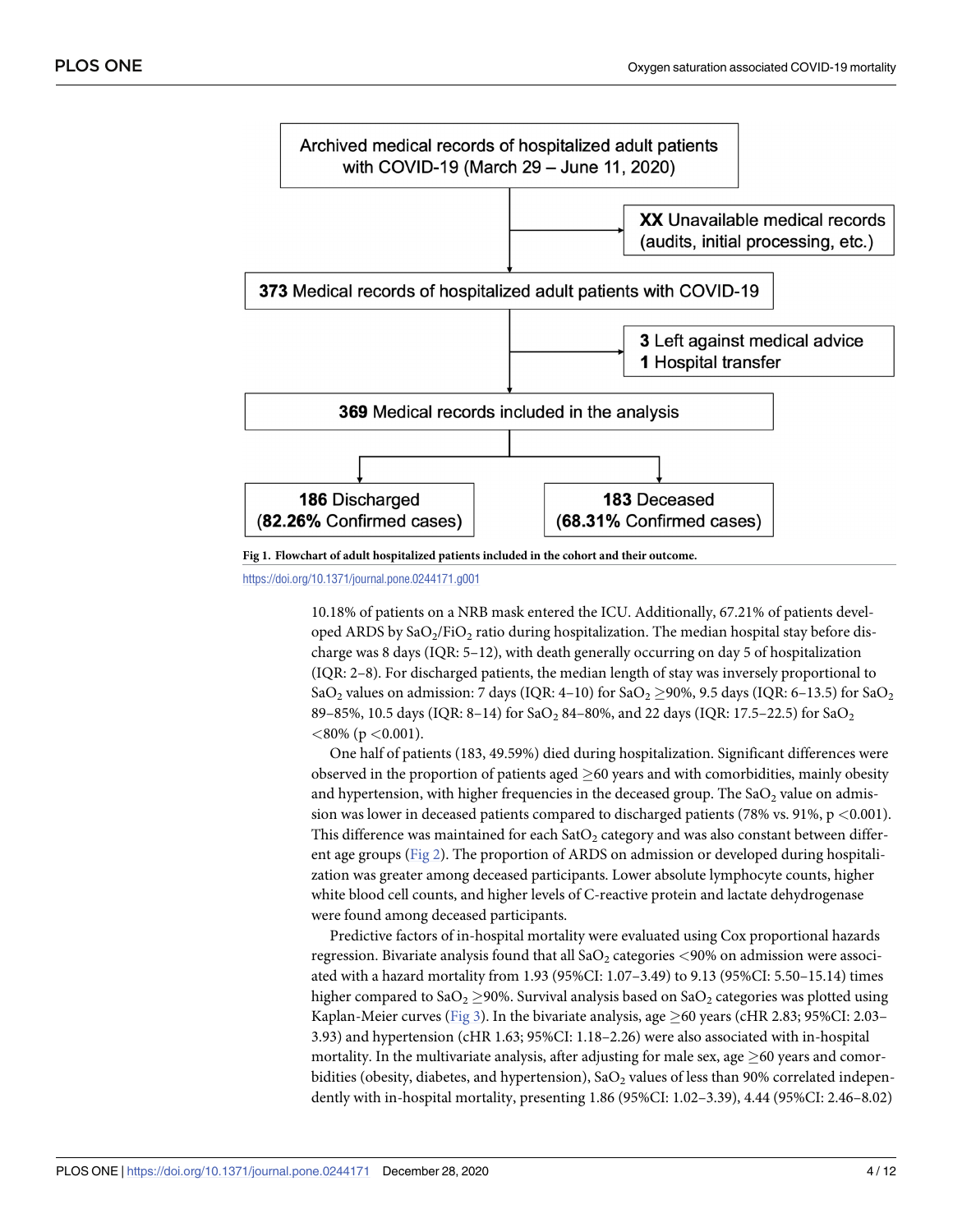<span id="page-4-0"></span>

|  |  | Table 1. Characteristics of adult hospitalized patients with COVID-19 at hospital admission. |
|--|--|----------------------------------------------------------------------------------------------|
|--|--|----------------------------------------------------------------------------------------------|

| Demographic characteristics<br>Age, years, median (IQR)<br>59 (49-68)<br>$65(57-74)$<br>< 0.001<br>54 (44–62)<br>Age $\geq$ 60 years<br>56(30.11)<br>183 (49.59)<br>127 (69.40)<br>< 0.001<br>Male<br>0.916<br>241 (65.31)<br>121 (65.05)<br>120(65.57)<br>Underlying comorbidities<br>0.005<br>253 (68.56)<br>115 (61.83)<br>138 (75.41)<br>157 (42.55)<br>66 (35.48)<br>91 (49.73)<br>0.006<br>Obesity<br>Diabetes<br>81 (21.95)<br>35 (18.82)<br>46(25.14)<br>0.143<br>< 0.001<br>Hypertension<br>80 (21.68)<br>26 (13.98)<br>54 (29.51)<br>Asthma<br>0.099<br>24 (6.50)<br>16(8.60)<br>8 (4.37)<br>Prior tuberculosis disease<br>$0.017*$<br>15 (4.07)<br>12(6.45)<br>3(1.64)<br>$0.510*$<br>Cancer<br>9(2.44)<br>5(2.69)<br>4(2.19)<br>Chronic kidney disease<br>8(2.17)<br>2(1.08)<br>6(3.28)<br>$0.137*$<br>Acute myocardial infarction<br>6(1.63)<br>3(1.64)<br>$0.650*$<br>3(1.61)<br>Others<br>$0.029*$<br>11(2.95)<br>2(1.08)<br>9(4.92)<br>Symptom onset before admission, days, median (IQR)<br>$7(6-10)$<br>$7(5-10)$<br>$7(5-10)$<br>0.3458<br>Vital signs<br>Temperature, °C, median (IQR)<br>0.797<br>$36(36-37)$<br>$37(36-37)$<br>$36(36-37)$<br>Respiratory rate, breaths/min, median (IQR)<br>$28(25-32)$<br>$26.5(23-30)$<br>$30(26-35)$<br>< 0.001<br>Tachypnea ( $\geq$ 22 breaths/min)<br>339 (91.87)<br>159 (85.48)<br>180 (98.36)<br>< 0.001<br>Heart rate, beats/min, median (IQR)<br>$108(96-118)$<br>$103.5(94 - 113)$<br>$110(98-120)$<br>< 0.001<br>Systolic blood pressure, mmHg ( $n = 368$ ), median (IQR)<br>$110(100-120)$<br>$110(100-130)$<br>0.019<br>$110(100-120)$<br>Diastolic blood pressure, mmHg ( $n = 367$ ), median (IQR)<br>$70(68-80)$<br>0.192<br>$70(60-80)$<br>$70(60-80)$<br>Oxygen saturation by pulse oximetry, %, median (IQR)<br>$87(77-92)$<br>$91(88-94)$<br>< 0.001<br>78 (67–85)<br>$>90\%$<br>112 (60.22)<br>19(10.38)<br>< 0.001<br>131 (35.50)<br>89-85%<br>85 (23.04)<br>56(30.11)<br>29 (15.85)<br>84-80%<br>48 (13.01)<br>14 (7.53)<br>34 (18.58)<br>$<$ 80%<br>105(28.46)<br>4(2.15)<br>101(55.19)<br>ARDS (SaO <sub>2</sub> /FiO <sub>2</sub> <235)<br>0<br>$0.002*$<br>9(2.44)<br>9(2.44)<br>Laboratory evaluations, median (IQR)<br>Hematocrit, % $(n = 331)$<br>$41(37-44)$<br>$41(38-45)$<br>$40(36-44)$<br>0.062<br>White blood cell count, cells/mm $3$ (n = 330)<br>11,565 (8,260-15,270)<br>10,200 (7,470-13,370)<br>12,860 (9,130-16,600)<br>< 0.001<br>Absolute lymphocyte count, cells/mm $\hat{3}$ (n = 330)<br>< 0.001<br>926.9 (675.9–1380.75)<br>$1143(783 - 1511.1)$<br>792.25 (570.5-1168)<br>Leukocytosis and relative lymphopenia ( $\langle 10\% \rangle$ (n = 204)<br>< 0.001<br>156 (76.47)<br>54 (63.53)<br>102(85.71)<br>Platelets, cells/10^9/L ( $n = 327$ )<br>291 (223-364)<br>< 0.001<br>308.5 (245–387)<br>$265(200-350)$<br>0.381<br>AST, U/L $(n = 258)$<br>$54(37-85)$<br>54 (34-85)<br>54 (41–84)<br>$51(32-89)$<br>$63(41-100)$<br>$44(29 - 75)$<br>0.002<br>ALT, U/L $(n = 255)$<br>$42(29-60)$<br>Urea, mg/dL $(n = 311)$<br>$36(25-52)$<br>$30(22-41)$<br>< 0.001<br>0.006<br>Creatinine, mg/dL $(n = 317)$<br>$0.7(0.5-0.9)$<br>$0.7(0.5-0.8)$<br>$0.8(0.6-1.0)$<br>Sodium, mmol/L $(n = 282)$<br>$138(135-140)$<br>$138(135-140)$<br>0.815<br>$138(135-140)$<br>Potassium, mmol/L ( $n = 282$ )<br>$4.3(3.9-4.6)$<br>$4.4(3.9-4.7)$<br>$4.4(3.9-4.6)$<br>0.654<br>C-reactive protein, mg/dL ( $n = 250$ )<br>$96(48-192)$<br>$96(92-192)$<br>92 (48–96)<br>< 0.001<br>469.5 (356-658)<br>381 (310-471)<br>611 (460-764)<br>< 0.001<br>Ferritin, ng/mL ( $n = 78$ )<br>777.5 (449-1,707)<br>669 (359-1,325)<br>$1,267(640-2,227)$<br>0.005<br>During hospital stay<br>Length of stay, days, median (IQR)<br>$7(3-10)$<br>$8(5-12)$<br>< 0.001<br>$5(2-8)$<br>High-flow oxygen requirement (FiO <sub>2</sub> $\geq$ 0.36)<br>268 (72.63)<br>87 (46.77)<br>181 (98.91)<br>< 0.001<br>ICU requirement ( $FiO2 0.8$ )<br>49 (26.34)<br>177 (96.72)<br>< 0.001<br>226 (61.25) | Characteristic                           | All $(n = 369)$ | Discharged ( $n = 186$ ) | Deceased $(n = 183)$ | P |
|----------------------------------------------------------------------------------------------------------------------------------------------------------------------------------------------------------------------------------------------------------------------------------------------------------------------------------------------------------------------------------------------------------------------------------------------------------------------------------------------------------------------------------------------------------------------------------------------------------------------------------------------------------------------------------------------------------------------------------------------------------------------------------------------------------------------------------------------------------------------------------------------------------------------------------------------------------------------------------------------------------------------------------------------------------------------------------------------------------------------------------------------------------------------------------------------------------------------------------------------------------------------------------------------------------------------------------------------------------------------------------------------------------------------------------------------------------------------------------------------------------------------------------------------------------------------------------------------------------------------------------------------------------------------------------------------------------------------------------------------------------------------------------------------------------------------------------------------------------------------------------------------------------------------------------------------------------------------------------------------------------------------------------------------------------------------------------------------------------------------------------------------------------------------------------------------------------------------------------------------------------------------------------------------------------------------------------------------------------------------------------------------------------------------------------------------------------------------------------------------------------------------------------------------------------------------------------------------------------------------------------------------------------------------------------------------------------------------------------------------------------------------------------------------------------------------------------------------------------------------------------------------------------------------------------------------------------------------------------------------------------------------------------------------------------------------------------------------------------------------------------------------------------------------------------------------------------------------------------------------------------------------------------------------------------------------------------------------------------------------------------------------------------------------------------------------------------------------------------------------------------------------------------------------------------------------------------------------------------------------------------------------------------------------------------------------------------------------------------------------------------------------------------------------------------------------------------------------------------------------------------------------------------------------------------------------------------------------------------------|------------------------------------------|-----------------|--------------------------|----------------------|---|
|                                                                                                                                                                                                                                                                                                                                                                                                                                                                                                                                                                                                                                                                                                                                                                                                                                                                                                                                                                                                                                                                                                                                                                                                                                                                                                                                                                                                                                                                                                                                                                                                                                                                                                                                                                                                                                                                                                                                                                                                                                                                                                                                                                                                                                                                                                                                                                                                                                                                                                                                                                                                                                                                                                                                                                                                                                                                                                                                                                                                                                                                                                                                                                                                                                                                                                                                                                                                                                                                                                                                                                                                                                                                                                                                                                                                                                                                                                                                                                                        |                                          |                 |                          |                      |   |
|                                                                                                                                                                                                                                                                                                                                                                                                                                                                                                                                                                                                                                                                                                                                                                                                                                                                                                                                                                                                                                                                                                                                                                                                                                                                                                                                                                                                                                                                                                                                                                                                                                                                                                                                                                                                                                                                                                                                                                                                                                                                                                                                                                                                                                                                                                                                                                                                                                                                                                                                                                                                                                                                                                                                                                                                                                                                                                                                                                                                                                                                                                                                                                                                                                                                                                                                                                                                                                                                                                                                                                                                                                                                                                                                                                                                                                                                                                                                                                                        |                                          |                 |                          |                      |   |
|                                                                                                                                                                                                                                                                                                                                                                                                                                                                                                                                                                                                                                                                                                                                                                                                                                                                                                                                                                                                                                                                                                                                                                                                                                                                                                                                                                                                                                                                                                                                                                                                                                                                                                                                                                                                                                                                                                                                                                                                                                                                                                                                                                                                                                                                                                                                                                                                                                                                                                                                                                                                                                                                                                                                                                                                                                                                                                                                                                                                                                                                                                                                                                                                                                                                                                                                                                                                                                                                                                                                                                                                                                                                                                                                                                                                                                                                                                                                                                                        |                                          |                 |                          |                      |   |
|                                                                                                                                                                                                                                                                                                                                                                                                                                                                                                                                                                                                                                                                                                                                                                                                                                                                                                                                                                                                                                                                                                                                                                                                                                                                                                                                                                                                                                                                                                                                                                                                                                                                                                                                                                                                                                                                                                                                                                                                                                                                                                                                                                                                                                                                                                                                                                                                                                                                                                                                                                                                                                                                                                                                                                                                                                                                                                                                                                                                                                                                                                                                                                                                                                                                                                                                                                                                                                                                                                                                                                                                                                                                                                                                                                                                                                                                                                                                                                                        |                                          |                 |                          |                      |   |
|                                                                                                                                                                                                                                                                                                                                                                                                                                                                                                                                                                                                                                                                                                                                                                                                                                                                                                                                                                                                                                                                                                                                                                                                                                                                                                                                                                                                                                                                                                                                                                                                                                                                                                                                                                                                                                                                                                                                                                                                                                                                                                                                                                                                                                                                                                                                                                                                                                                                                                                                                                                                                                                                                                                                                                                                                                                                                                                                                                                                                                                                                                                                                                                                                                                                                                                                                                                                                                                                                                                                                                                                                                                                                                                                                                                                                                                                                                                                                                                        |                                          |                 |                          |                      |   |
|                                                                                                                                                                                                                                                                                                                                                                                                                                                                                                                                                                                                                                                                                                                                                                                                                                                                                                                                                                                                                                                                                                                                                                                                                                                                                                                                                                                                                                                                                                                                                                                                                                                                                                                                                                                                                                                                                                                                                                                                                                                                                                                                                                                                                                                                                                                                                                                                                                                                                                                                                                                                                                                                                                                                                                                                                                                                                                                                                                                                                                                                                                                                                                                                                                                                                                                                                                                                                                                                                                                                                                                                                                                                                                                                                                                                                                                                                                                                                                                        |                                          |                 |                          |                      |   |
|                                                                                                                                                                                                                                                                                                                                                                                                                                                                                                                                                                                                                                                                                                                                                                                                                                                                                                                                                                                                                                                                                                                                                                                                                                                                                                                                                                                                                                                                                                                                                                                                                                                                                                                                                                                                                                                                                                                                                                                                                                                                                                                                                                                                                                                                                                                                                                                                                                                                                                                                                                                                                                                                                                                                                                                                                                                                                                                                                                                                                                                                                                                                                                                                                                                                                                                                                                                                                                                                                                                                                                                                                                                                                                                                                                                                                                                                                                                                                                                        |                                          |                 |                          |                      |   |
|                                                                                                                                                                                                                                                                                                                                                                                                                                                                                                                                                                                                                                                                                                                                                                                                                                                                                                                                                                                                                                                                                                                                                                                                                                                                                                                                                                                                                                                                                                                                                                                                                                                                                                                                                                                                                                                                                                                                                                                                                                                                                                                                                                                                                                                                                                                                                                                                                                                                                                                                                                                                                                                                                                                                                                                                                                                                                                                                                                                                                                                                                                                                                                                                                                                                                                                                                                                                                                                                                                                                                                                                                                                                                                                                                                                                                                                                                                                                                                                        |                                          |                 |                          |                      |   |
|                                                                                                                                                                                                                                                                                                                                                                                                                                                                                                                                                                                                                                                                                                                                                                                                                                                                                                                                                                                                                                                                                                                                                                                                                                                                                                                                                                                                                                                                                                                                                                                                                                                                                                                                                                                                                                                                                                                                                                                                                                                                                                                                                                                                                                                                                                                                                                                                                                                                                                                                                                                                                                                                                                                                                                                                                                                                                                                                                                                                                                                                                                                                                                                                                                                                                                                                                                                                                                                                                                                                                                                                                                                                                                                                                                                                                                                                                                                                                                                        |                                          |                 |                          |                      |   |
|                                                                                                                                                                                                                                                                                                                                                                                                                                                                                                                                                                                                                                                                                                                                                                                                                                                                                                                                                                                                                                                                                                                                                                                                                                                                                                                                                                                                                                                                                                                                                                                                                                                                                                                                                                                                                                                                                                                                                                                                                                                                                                                                                                                                                                                                                                                                                                                                                                                                                                                                                                                                                                                                                                                                                                                                                                                                                                                                                                                                                                                                                                                                                                                                                                                                                                                                                                                                                                                                                                                                                                                                                                                                                                                                                                                                                                                                                                                                                                                        |                                          |                 |                          |                      |   |
|                                                                                                                                                                                                                                                                                                                                                                                                                                                                                                                                                                                                                                                                                                                                                                                                                                                                                                                                                                                                                                                                                                                                                                                                                                                                                                                                                                                                                                                                                                                                                                                                                                                                                                                                                                                                                                                                                                                                                                                                                                                                                                                                                                                                                                                                                                                                                                                                                                                                                                                                                                                                                                                                                                                                                                                                                                                                                                                                                                                                                                                                                                                                                                                                                                                                                                                                                                                                                                                                                                                                                                                                                                                                                                                                                                                                                                                                                                                                                                                        |                                          |                 |                          |                      |   |
|                                                                                                                                                                                                                                                                                                                                                                                                                                                                                                                                                                                                                                                                                                                                                                                                                                                                                                                                                                                                                                                                                                                                                                                                                                                                                                                                                                                                                                                                                                                                                                                                                                                                                                                                                                                                                                                                                                                                                                                                                                                                                                                                                                                                                                                                                                                                                                                                                                                                                                                                                                                                                                                                                                                                                                                                                                                                                                                                                                                                                                                                                                                                                                                                                                                                                                                                                                                                                                                                                                                                                                                                                                                                                                                                                                                                                                                                                                                                                                                        |                                          |                 |                          |                      |   |
|                                                                                                                                                                                                                                                                                                                                                                                                                                                                                                                                                                                                                                                                                                                                                                                                                                                                                                                                                                                                                                                                                                                                                                                                                                                                                                                                                                                                                                                                                                                                                                                                                                                                                                                                                                                                                                                                                                                                                                                                                                                                                                                                                                                                                                                                                                                                                                                                                                                                                                                                                                                                                                                                                                                                                                                                                                                                                                                                                                                                                                                                                                                                                                                                                                                                                                                                                                                                                                                                                                                                                                                                                                                                                                                                                                                                                                                                                                                                                                                        |                                          |                 |                          |                      |   |
|                                                                                                                                                                                                                                                                                                                                                                                                                                                                                                                                                                                                                                                                                                                                                                                                                                                                                                                                                                                                                                                                                                                                                                                                                                                                                                                                                                                                                                                                                                                                                                                                                                                                                                                                                                                                                                                                                                                                                                                                                                                                                                                                                                                                                                                                                                                                                                                                                                                                                                                                                                                                                                                                                                                                                                                                                                                                                                                                                                                                                                                                                                                                                                                                                                                                                                                                                                                                                                                                                                                                                                                                                                                                                                                                                                                                                                                                                                                                                                                        |                                          |                 |                          |                      |   |
|                                                                                                                                                                                                                                                                                                                                                                                                                                                                                                                                                                                                                                                                                                                                                                                                                                                                                                                                                                                                                                                                                                                                                                                                                                                                                                                                                                                                                                                                                                                                                                                                                                                                                                                                                                                                                                                                                                                                                                                                                                                                                                                                                                                                                                                                                                                                                                                                                                                                                                                                                                                                                                                                                                                                                                                                                                                                                                                                                                                                                                                                                                                                                                                                                                                                                                                                                                                                                                                                                                                                                                                                                                                                                                                                                                                                                                                                                                                                                                                        |                                          |                 |                          |                      |   |
|                                                                                                                                                                                                                                                                                                                                                                                                                                                                                                                                                                                                                                                                                                                                                                                                                                                                                                                                                                                                                                                                                                                                                                                                                                                                                                                                                                                                                                                                                                                                                                                                                                                                                                                                                                                                                                                                                                                                                                                                                                                                                                                                                                                                                                                                                                                                                                                                                                                                                                                                                                                                                                                                                                                                                                                                                                                                                                                                                                                                                                                                                                                                                                                                                                                                                                                                                                                                                                                                                                                                                                                                                                                                                                                                                                                                                                                                                                                                                                                        |                                          |                 |                          |                      |   |
|                                                                                                                                                                                                                                                                                                                                                                                                                                                                                                                                                                                                                                                                                                                                                                                                                                                                                                                                                                                                                                                                                                                                                                                                                                                                                                                                                                                                                                                                                                                                                                                                                                                                                                                                                                                                                                                                                                                                                                                                                                                                                                                                                                                                                                                                                                                                                                                                                                                                                                                                                                                                                                                                                                                                                                                                                                                                                                                                                                                                                                                                                                                                                                                                                                                                                                                                                                                                                                                                                                                                                                                                                                                                                                                                                                                                                                                                                                                                                                                        |                                          |                 |                          |                      |   |
|                                                                                                                                                                                                                                                                                                                                                                                                                                                                                                                                                                                                                                                                                                                                                                                                                                                                                                                                                                                                                                                                                                                                                                                                                                                                                                                                                                                                                                                                                                                                                                                                                                                                                                                                                                                                                                                                                                                                                                                                                                                                                                                                                                                                                                                                                                                                                                                                                                                                                                                                                                                                                                                                                                                                                                                                                                                                                                                                                                                                                                                                                                                                                                                                                                                                                                                                                                                                                                                                                                                                                                                                                                                                                                                                                                                                                                                                                                                                                                                        |                                          |                 |                          |                      |   |
|                                                                                                                                                                                                                                                                                                                                                                                                                                                                                                                                                                                                                                                                                                                                                                                                                                                                                                                                                                                                                                                                                                                                                                                                                                                                                                                                                                                                                                                                                                                                                                                                                                                                                                                                                                                                                                                                                                                                                                                                                                                                                                                                                                                                                                                                                                                                                                                                                                                                                                                                                                                                                                                                                                                                                                                                                                                                                                                                                                                                                                                                                                                                                                                                                                                                                                                                                                                                                                                                                                                                                                                                                                                                                                                                                                                                                                                                                                                                                                                        |                                          |                 |                          |                      |   |
|                                                                                                                                                                                                                                                                                                                                                                                                                                                                                                                                                                                                                                                                                                                                                                                                                                                                                                                                                                                                                                                                                                                                                                                                                                                                                                                                                                                                                                                                                                                                                                                                                                                                                                                                                                                                                                                                                                                                                                                                                                                                                                                                                                                                                                                                                                                                                                                                                                                                                                                                                                                                                                                                                                                                                                                                                                                                                                                                                                                                                                                                                                                                                                                                                                                                                                                                                                                                                                                                                                                                                                                                                                                                                                                                                                                                                                                                                                                                                                                        |                                          |                 |                          |                      |   |
|                                                                                                                                                                                                                                                                                                                                                                                                                                                                                                                                                                                                                                                                                                                                                                                                                                                                                                                                                                                                                                                                                                                                                                                                                                                                                                                                                                                                                                                                                                                                                                                                                                                                                                                                                                                                                                                                                                                                                                                                                                                                                                                                                                                                                                                                                                                                                                                                                                                                                                                                                                                                                                                                                                                                                                                                                                                                                                                                                                                                                                                                                                                                                                                                                                                                                                                                                                                                                                                                                                                                                                                                                                                                                                                                                                                                                                                                                                                                                                                        |                                          |                 |                          |                      |   |
|                                                                                                                                                                                                                                                                                                                                                                                                                                                                                                                                                                                                                                                                                                                                                                                                                                                                                                                                                                                                                                                                                                                                                                                                                                                                                                                                                                                                                                                                                                                                                                                                                                                                                                                                                                                                                                                                                                                                                                                                                                                                                                                                                                                                                                                                                                                                                                                                                                                                                                                                                                                                                                                                                                                                                                                                                                                                                                                                                                                                                                                                                                                                                                                                                                                                                                                                                                                                                                                                                                                                                                                                                                                                                                                                                                                                                                                                                                                                                                                        |                                          |                 |                          |                      |   |
|                                                                                                                                                                                                                                                                                                                                                                                                                                                                                                                                                                                                                                                                                                                                                                                                                                                                                                                                                                                                                                                                                                                                                                                                                                                                                                                                                                                                                                                                                                                                                                                                                                                                                                                                                                                                                                                                                                                                                                                                                                                                                                                                                                                                                                                                                                                                                                                                                                                                                                                                                                                                                                                                                                                                                                                                                                                                                                                                                                                                                                                                                                                                                                                                                                                                                                                                                                                                                                                                                                                                                                                                                                                                                                                                                                                                                                                                                                                                                                                        |                                          |                 |                          |                      |   |
|                                                                                                                                                                                                                                                                                                                                                                                                                                                                                                                                                                                                                                                                                                                                                                                                                                                                                                                                                                                                                                                                                                                                                                                                                                                                                                                                                                                                                                                                                                                                                                                                                                                                                                                                                                                                                                                                                                                                                                                                                                                                                                                                                                                                                                                                                                                                                                                                                                                                                                                                                                                                                                                                                                                                                                                                                                                                                                                                                                                                                                                                                                                                                                                                                                                                                                                                                                                                                                                                                                                                                                                                                                                                                                                                                                                                                                                                                                                                                                                        |                                          |                 |                          |                      |   |
|                                                                                                                                                                                                                                                                                                                                                                                                                                                                                                                                                                                                                                                                                                                                                                                                                                                                                                                                                                                                                                                                                                                                                                                                                                                                                                                                                                                                                                                                                                                                                                                                                                                                                                                                                                                                                                                                                                                                                                                                                                                                                                                                                                                                                                                                                                                                                                                                                                                                                                                                                                                                                                                                                                                                                                                                                                                                                                                                                                                                                                                                                                                                                                                                                                                                                                                                                                                                                                                                                                                                                                                                                                                                                                                                                                                                                                                                                                                                                                                        |                                          |                 |                          |                      |   |
|                                                                                                                                                                                                                                                                                                                                                                                                                                                                                                                                                                                                                                                                                                                                                                                                                                                                                                                                                                                                                                                                                                                                                                                                                                                                                                                                                                                                                                                                                                                                                                                                                                                                                                                                                                                                                                                                                                                                                                                                                                                                                                                                                                                                                                                                                                                                                                                                                                                                                                                                                                                                                                                                                                                                                                                                                                                                                                                                                                                                                                                                                                                                                                                                                                                                                                                                                                                                                                                                                                                                                                                                                                                                                                                                                                                                                                                                                                                                                                                        |                                          |                 |                          |                      |   |
|                                                                                                                                                                                                                                                                                                                                                                                                                                                                                                                                                                                                                                                                                                                                                                                                                                                                                                                                                                                                                                                                                                                                                                                                                                                                                                                                                                                                                                                                                                                                                                                                                                                                                                                                                                                                                                                                                                                                                                                                                                                                                                                                                                                                                                                                                                                                                                                                                                                                                                                                                                                                                                                                                                                                                                                                                                                                                                                                                                                                                                                                                                                                                                                                                                                                                                                                                                                                                                                                                                                                                                                                                                                                                                                                                                                                                                                                                                                                                                                        |                                          |                 |                          |                      |   |
|                                                                                                                                                                                                                                                                                                                                                                                                                                                                                                                                                                                                                                                                                                                                                                                                                                                                                                                                                                                                                                                                                                                                                                                                                                                                                                                                                                                                                                                                                                                                                                                                                                                                                                                                                                                                                                                                                                                                                                                                                                                                                                                                                                                                                                                                                                                                                                                                                                                                                                                                                                                                                                                                                                                                                                                                                                                                                                                                                                                                                                                                                                                                                                                                                                                                                                                                                                                                                                                                                                                                                                                                                                                                                                                                                                                                                                                                                                                                                                                        |                                          |                 |                          |                      |   |
|                                                                                                                                                                                                                                                                                                                                                                                                                                                                                                                                                                                                                                                                                                                                                                                                                                                                                                                                                                                                                                                                                                                                                                                                                                                                                                                                                                                                                                                                                                                                                                                                                                                                                                                                                                                                                                                                                                                                                                                                                                                                                                                                                                                                                                                                                                                                                                                                                                                                                                                                                                                                                                                                                                                                                                                                                                                                                                                                                                                                                                                                                                                                                                                                                                                                                                                                                                                                                                                                                                                                                                                                                                                                                                                                                                                                                                                                                                                                                                                        |                                          |                 |                          |                      |   |
|                                                                                                                                                                                                                                                                                                                                                                                                                                                                                                                                                                                                                                                                                                                                                                                                                                                                                                                                                                                                                                                                                                                                                                                                                                                                                                                                                                                                                                                                                                                                                                                                                                                                                                                                                                                                                                                                                                                                                                                                                                                                                                                                                                                                                                                                                                                                                                                                                                                                                                                                                                                                                                                                                                                                                                                                                                                                                                                                                                                                                                                                                                                                                                                                                                                                                                                                                                                                                                                                                                                                                                                                                                                                                                                                                                                                                                                                                                                                                                                        |                                          |                 |                          |                      |   |
|                                                                                                                                                                                                                                                                                                                                                                                                                                                                                                                                                                                                                                                                                                                                                                                                                                                                                                                                                                                                                                                                                                                                                                                                                                                                                                                                                                                                                                                                                                                                                                                                                                                                                                                                                                                                                                                                                                                                                                                                                                                                                                                                                                                                                                                                                                                                                                                                                                                                                                                                                                                                                                                                                                                                                                                                                                                                                                                                                                                                                                                                                                                                                                                                                                                                                                                                                                                                                                                                                                                                                                                                                                                                                                                                                                                                                                                                                                                                                                                        |                                          |                 |                          |                      |   |
|                                                                                                                                                                                                                                                                                                                                                                                                                                                                                                                                                                                                                                                                                                                                                                                                                                                                                                                                                                                                                                                                                                                                                                                                                                                                                                                                                                                                                                                                                                                                                                                                                                                                                                                                                                                                                                                                                                                                                                                                                                                                                                                                                                                                                                                                                                                                                                                                                                                                                                                                                                                                                                                                                                                                                                                                                                                                                                                                                                                                                                                                                                                                                                                                                                                                                                                                                                                                                                                                                                                                                                                                                                                                                                                                                                                                                                                                                                                                                                                        |                                          |                 |                          |                      |   |
|                                                                                                                                                                                                                                                                                                                                                                                                                                                                                                                                                                                                                                                                                                                                                                                                                                                                                                                                                                                                                                                                                                                                                                                                                                                                                                                                                                                                                                                                                                                                                                                                                                                                                                                                                                                                                                                                                                                                                                                                                                                                                                                                                                                                                                                                                                                                                                                                                                                                                                                                                                                                                                                                                                                                                                                                                                                                                                                                                                                                                                                                                                                                                                                                                                                                                                                                                                                                                                                                                                                                                                                                                                                                                                                                                                                                                                                                                                                                                                                        |                                          |                 |                          |                      |   |
|                                                                                                                                                                                                                                                                                                                                                                                                                                                                                                                                                                                                                                                                                                                                                                                                                                                                                                                                                                                                                                                                                                                                                                                                                                                                                                                                                                                                                                                                                                                                                                                                                                                                                                                                                                                                                                                                                                                                                                                                                                                                                                                                                                                                                                                                                                                                                                                                                                                                                                                                                                                                                                                                                                                                                                                                                                                                                                                                                                                                                                                                                                                                                                                                                                                                                                                                                                                                                                                                                                                                                                                                                                                                                                                                                                                                                                                                                                                                                                                        |                                          |                 |                          |                      |   |
|                                                                                                                                                                                                                                                                                                                                                                                                                                                                                                                                                                                                                                                                                                                                                                                                                                                                                                                                                                                                                                                                                                                                                                                                                                                                                                                                                                                                                                                                                                                                                                                                                                                                                                                                                                                                                                                                                                                                                                                                                                                                                                                                                                                                                                                                                                                                                                                                                                                                                                                                                                                                                                                                                                                                                                                                                                                                                                                                                                                                                                                                                                                                                                                                                                                                                                                                                                                                                                                                                                                                                                                                                                                                                                                                                                                                                                                                                                                                                                                        |                                          |                 |                          |                      |   |
|                                                                                                                                                                                                                                                                                                                                                                                                                                                                                                                                                                                                                                                                                                                                                                                                                                                                                                                                                                                                                                                                                                                                                                                                                                                                                                                                                                                                                                                                                                                                                                                                                                                                                                                                                                                                                                                                                                                                                                                                                                                                                                                                                                                                                                                                                                                                                                                                                                                                                                                                                                                                                                                                                                                                                                                                                                                                                                                                                                                                                                                                                                                                                                                                                                                                                                                                                                                                                                                                                                                                                                                                                                                                                                                                                                                                                                                                                                                                                                                        |                                          |                 |                          |                      |   |
|                                                                                                                                                                                                                                                                                                                                                                                                                                                                                                                                                                                                                                                                                                                                                                                                                                                                                                                                                                                                                                                                                                                                                                                                                                                                                                                                                                                                                                                                                                                                                                                                                                                                                                                                                                                                                                                                                                                                                                                                                                                                                                                                                                                                                                                                                                                                                                                                                                                                                                                                                                                                                                                                                                                                                                                                                                                                                                                                                                                                                                                                                                                                                                                                                                                                                                                                                                                                                                                                                                                                                                                                                                                                                                                                                                                                                                                                                                                                                                                        |                                          |                 |                          |                      |   |
|                                                                                                                                                                                                                                                                                                                                                                                                                                                                                                                                                                                                                                                                                                                                                                                                                                                                                                                                                                                                                                                                                                                                                                                                                                                                                                                                                                                                                                                                                                                                                                                                                                                                                                                                                                                                                                                                                                                                                                                                                                                                                                                                                                                                                                                                                                                                                                                                                                                                                                                                                                                                                                                                                                                                                                                                                                                                                                                                                                                                                                                                                                                                                                                                                                                                                                                                                                                                                                                                                                                                                                                                                                                                                                                                                                                                                                                                                                                                                                                        |                                          |                 |                          |                      |   |
|                                                                                                                                                                                                                                                                                                                                                                                                                                                                                                                                                                                                                                                                                                                                                                                                                                                                                                                                                                                                                                                                                                                                                                                                                                                                                                                                                                                                                                                                                                                                                                                                                                                                                                                                                                                                                                                                                                                                                                                                                                                                                                                                                                                                                                                                                                                                                                                                                                                                                                                                                                                                                                                                                                                                                                                                                                                                                                                                                                                                                                                                                                                                                                                                                                                                                                                                                                                                                                                                                                                                                                                                                                                                                                                                                                                                                                                                                                                                                                                        |                                          |                 |                          |                      |   |
|                                                                                                                                                                                                                                                                                                                                                                                                                                                                                                                                                                                                                                                                                                                                                                                                                                                                                                                                                                                                                                                                                                                                                                                                                                                                                                                                                                                                                                                                                                                                                                                                                                                                                                                                                                                                                                                                                                                                                                                                                                                                                                                                                                                                                                                                                                                                                                                                                                                                                                                                                                                                                                                                                                                                                                                                                                                                                                                                                                                                                                                                                                                                                                                                                                                                                                                                                                                                                                                                                                                                                                                                                                                                                                                                                                                                                                                                                                                                                                                        |                                          |                 |                          |                      |   |
|                                                                                                                                                                                                                                                                                                                                                                                                                                                                                                                                                                                                                                                                                                                                                                                                                                                                                                                                                                                                                                                                                                                                                                                                                                                                                                                                                                                                                                                                                                                                                                                                                                                                                                                                                                                                                                                                                                                                                                                                                                                                                                                                                                                                                                                                                                                                                                                                                                                                                                                                                                                                                                                                                                                                                                                                                                                                                                                                                                                                                                                                                                                                                                                                                                                                                                                                                                                                                                                                                                                                                                                                                                                                                                                                                                                                                                                                                                                                                                                        |                                          |                 |                          |                      |   |
|                                                                                                                                                                                                                                                                                                                                                                                                                                                                                                                                                                                                                                                                                                                                                                                                                                                                                                                                                                                                                                                                                                                                                                                                                                                                                                                                                                                                                                                                                                                                                                                                                                                                                                                                                                                                                                                                                                                                                                                                                                                                                                                                                                                                                                                                                                                                                                                                                                                                                                                                                                                                                                                                                                                                                                                                                                                                                                                                                                                                                                                                                                                                                                                                                                                                                                                                                                                                                                                                                                                                                                                                                                                                                                                                                                                                                                                                                                                                                                                        | Lactate dehydrogenase, U/L ( $n = 262$ ) |                 |                          |                      |   |
|                                                                                                                                                                                                                                                                                                                                                                                                                                                                                                                                                                                                                                                                                                                                                                                                                                                                                                                                                                                                                                                                                                                                                                                                                                                                                                                                                                                                                                                                                                                                                                                                                                                                                                                                                                                                                                                                                                                                                                                                                                                                                                                                                                                                                                                                                                                                                                                                                                                                                                                                                                                                                                                                                                                                                                                                                                                                                                                                                                                                                                                                                                                                                                                                                                                                                                                                                                                                                                                                                                                                                                                                                                                                                                                                                                                                                                                                                                                                                                                        |                                          |                 |                          |                      |   |
|                                                                                                                                                                                                                                                                                                                                                                                                                                                                                                                                                                                                                                                                                                                                                                                                                                                                                                                                                                                                                                                                                                                                                                                                                                                                                                                                                                                                                                                                                                                                                                                                                                                                                                                                                                                                                                                                                                                                                                                                                                                                                                                                                                                                                                                                                                                                                                                                                                                                                                                                                                                                                                                                                                                                                                                                                                                                                                                                                                                                                                                                                                                                                                                                                                                                                                                                                                                                                                                                                                                                                                                                                                                                                                                                                                                                                                                                                                                                                                                        |                                          |                 |                          |                      |   |
|                                                                                                                                                                                                                                                                                                                                                                                                                                                                                                                                                                                                                                                                                                                                                                                                                                                                                                                                                                                                                                                                                                                                                                                                                                                                                                                                                                                                                                                                                                                                                                                                                                                                                                                                                                                                                                                                                                                                                                                                                                                                                                                                                                                                                                                                                                                                                                                                                                                                                                                                                                                                                                                                                                                                                                                                                                                                                                                                                                                                                                                                                                                                                                                                                                                                                                                                                                                                                                                                                                                                                                                                                                                                                                                                                                                                                                                                                                                                                                                        |                                          |                 |                          |                      |   |
|                                                                                                                                                                                                                                                                                                                                                                                                                                                                                                                                                                                                                                                                                                                                                                                                                                                                                                                                                                                                                                                                                                                                                                                                                                                                                                                                                                                                                                                                                                                                                                                                                                                                                                                                                                                                                                                                                                                                                                                                                                                                                                                                                                                                                                                                                                                                                                                                                                                                                                                                                                                                                                                                                                                                                                                                                                                                                                                                                                                                                                                                                                                                                                                                                                                                                                                                                                                                                                                                                                                                                                                                                                                                                                                                                                                                                                                                                                                                                                                        |                                          |                 |                          |                      |   |
|                                                                                                                                                                                                                                                                                                                                                                                                                                                                                                                                                                                                                                                                                                                                                                                                                                                                                                                                                                                                                                                                                                                                                                                                                                                                                                                                                                                                                                                                                                                                                                                                                                                                                                                                                                                                                                                                                                                                                                                                                                                                                                                                                                                                                                                                                                                                                                                                                                                                                                                                                                                                                                                                                                                                                                                                                                                                                                                                                                                                                                                                                                                                                                                                                                                                                                                                                                                                                                                                                                                                                                                                                                                                                                                                                                                                                                                                                                                                                                                        |                                          |                 |                          |                      |   |

(*Continued*)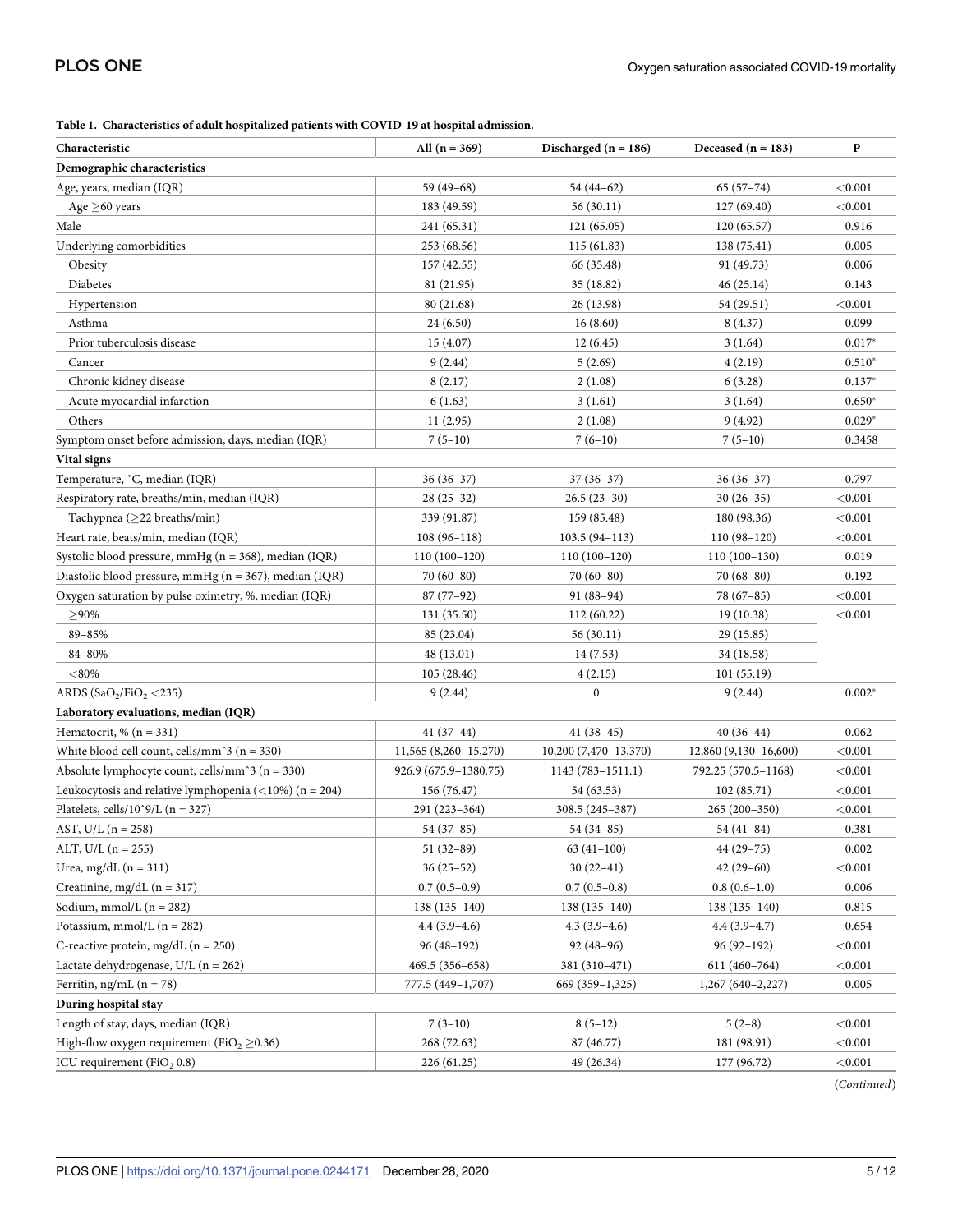<span id="page-5-0"></span>**Table 1.** (Continued)

| Characteristic            | All $(n = 369)$ | Discharged ( $n = 186$ ) | Deceased $(n = 183)$ |         |
|---------------------------|-----------------|--------------------------|----------------------|---------|
| ICU admission $(n = 226)$ | 23(10.18)       | 6(12.24)                 | 17(9.60)             | 0.589   |
| ARDS $(SaO2/FiO2 < 235)$  | 248 (67.21)     | 67 (36.02)               | 181 (98.91)          | < 0.001 |

Values are n (%) unless noted otherwise.

�Fisher's exact test.

IQR: Interquartile range; ARDS: Acute respiratory distress syndrome; SaO<sub>2</sub>: Oxygen saturation. FiO<sub>2</sub>: Fraction of inspired oxygen; AST: Aspartate aminotransferase; ALT: Alanine aminotransferase; ICU: Intensive care unit.

<https://doi.org/10.1371/journal.pone.0244171.t001>

and 7.74 (95%CI: 4.54–13.19) times greater risk of death for  $SaO<sub>2</sub>$  of 89–85%, 84–80% and  $<$ 80%, respectively. Likewise, age  $\geq$ 60 years was independently associated with in-hospital mortality (aHR 1.88; 95%CI: 1.32–2.69) ([Table](#page-6-0) 2). After secondary analysis, tachypnea was associated with in-hospital mortality both in the bivariate analysis (cHR 4.82; 95%CI: 1.54– 15.12) and in the multivariate model when replacing  $SaO<sub>2</sub>$  categories (aHR 3.99; 95%CI: 1.27– 12.54).

#### **Discussion**

This study serves as the first report of hospitalized COVID-19 patients in Peru. Unlike other published cohorts, our study presents data from a middle-income country in Latin America, that prior to the SARS-CoV-2 pandemic faced the challenges of a fragmented healthcare



**[Fig](#page-3-0) 2. Box plot comparing oxygen saturation medians by age group and by outcome.**

<https://doi.org/10.1371/journal.pone.0244171.g002>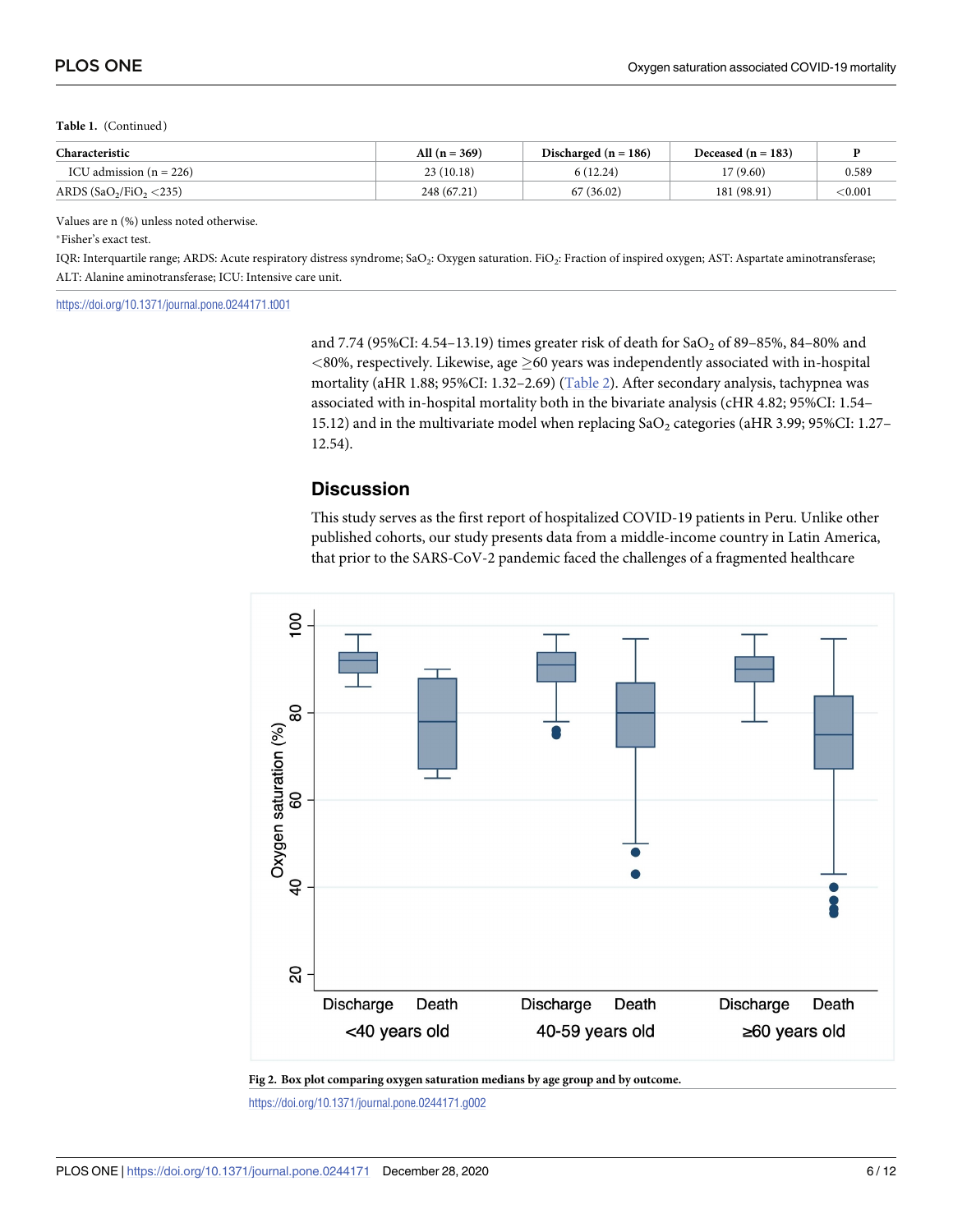<span id="page-6-0"></span>

**[Fig](#page-3-0) 3. Kaplan-Meier survival curve by different oxygen saturation category at admission.**

<https://doi.org/10.1371/journal.pone.0244171.g003>

system, overcrowding of hospitals, and poor health expenditure (5% of the gross domestic product) [[12](#page-10-0)]. Our primary care system is deficient in infrastructure and resources and so far has been unable to play a leading role in patient care during this pandemic [[13](#page-10-0), [14](#page-11-0)]. Our findings should be interpreted within this context.

| Characteristic          | cHR (95%CI)          | aHR (95%CI)*         |
|-------------------------|----------------------|----------------------|
| Age $\geq$ 60 years     | $2.83(2.03-3.93)$    | $1.88(1.32 - 2.69)$  |
| Male                    | $0.91(0.66 - 1.25)$  | $0.81(0.58-1.13)$    |
| Obesity                 | $1.16(0.86 - 1.57)$  | $0.99(0.72 - 1.35)$  |
| <b>Diabetes</b>         | $1.19(0.84 - 1.69)$  | $1.10(0.77-1.59)$    |
| Hypertension            | $1.63(1.18-2.26)$    | $1.20(0.85 - 1.70)$  |
| Oxygen saturation       |                      |                      |
| $SaO_2 > 90\%$          | Ref.                 | Ref.                 |
| SaO <sub>2</sub> 89-85% | $1.93(1.07-3.49)$    | $1.86(1.02-3.39)$    |
| $SaO, 84-80%$           | $4.71(2.65 - 8.40)$  | $4.51(2.49-8.12)$    |
| $SaO_2 < 80\%$          | $9.13(5.50 - 15.14)$ | $7.81(4.63 - 13.17)$ |
|                         |                      |                      |

**[Table](#page-5-0) 2. Baseline predictor factors of mortality in adult hospitalized patients with COVID-19.**

cHR: Crude hazard ratios; aHRa: Adjusted hazard ratios; CI: Confidence interval; SaO2: Oxygen saturation. Patient in-hospital mortality was adjusted for male sex, age  $\geq$  60 years, obesity, diabetes, hypertension, and SaO2 value categories of less than 90%.

 $n = 357$ .

<https://doi.org/10.1371/journal.pone.0244171.t002>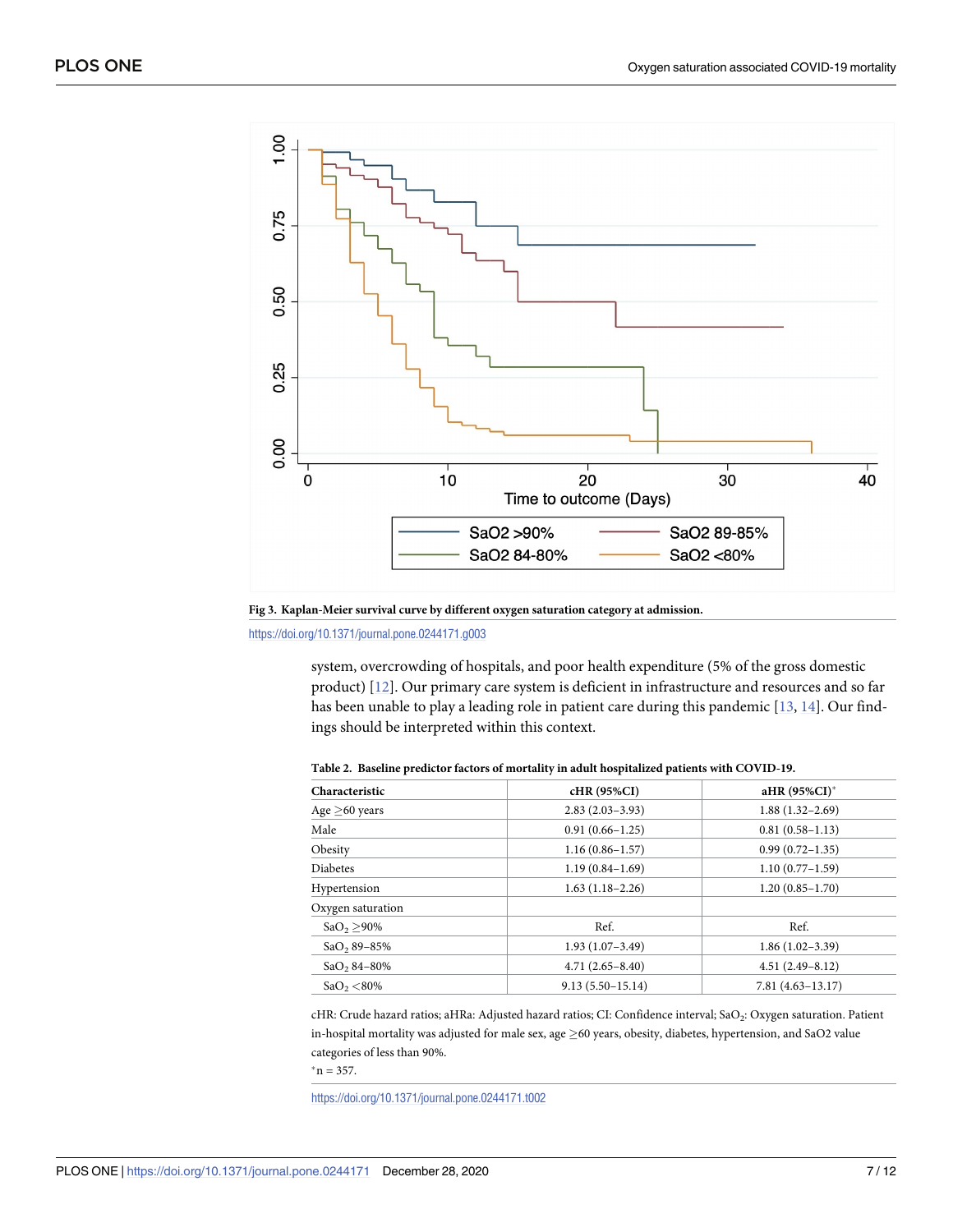<span id="page-7-0"></span>Our study population shares similar characteristics with other cohorts [\[15,](#page-11-0) [16\]](#page-11-0). The most frequent comorbidities were obesity, diabetes mellitus and hypertension, all of them associated with severe illness and/or mortality in patients with COVID-19 [\[17\]](#page-11-0). There was a higher frequency of obesity in the deceased group, which is consistent with previous reports, where obesity was found to be a risk factor for ICU admission and mechanical ventilation [\[18\]](#page-11-0). Also, certain conditions associated with obesity, like diabetes mellitus and dyslipidemia, where previously shown to have higher mortality in patients with COVID-19 [\[19\]](#page-11-0). Therefore, the presence of these comorbidities contribute to a higher demand of ICU care among hospitalized patients. Unfortunately, the Peruvian public healthcare system was not prepared to satisfy this demand, with only 0.2 ICU beds for every 10,000 inhabitants in Peru at the beginning of the pandemic [\[20\]](#page-11-0).

One of the most striking findings of our study is the elevated in-hospital mortality; 49.6%. This mortality rate is much higher than in other middle- and high-income countries like China and USA, between 13.2% and 28.3% [[3–7\]](#page-10-0). The same is true for other middle-income Latin American countries, like Brazil and Mexico, with in-hospital mortality between 16.9 and 21.9% [[8](#page-10-0), [9\]](#page-10-0). In contrast, a similar mortality rate (42.8%) among hospitalized patients was reported in Honduras, where the median age of fatal COVID-19 cases was 62 years [\[21\]](#page-11-0). We have not found reports of in-hospital mortality in COVID-19 from low-income countries. Interestingly, unpublished data suggests that mortality from COVID-19 in private hospitals in Lima would not differ from high-income countries. Therefore, the higher mortality in our cohort from a public hospital could be associated with economic and social barriers for access to healthcare in Peru, as well as the amount of resources available for inpatient care [[22](#page-11-0)].

The degree of hypoxemia (principally  $SaO<sub>2</sub> < 85%)$  on admission was independently associated with in-hospital mortality in our cohort. Hypoxemia on admission as a predictor of inhospital mortality was previously described in cohorts from China and USA [\[6,](#page-10-0) [7,](#page-10-0) [23\]](#page-11-0). However, to our knowledge, this is the first study from Latin America to identify a similar association. *Petrilli et al.* found SaO<sub>2</sub> <88% on admission was associated with mortality, although the proportion of patients with hypoxemia was lower than in our cohort (15.5% vs. 64.5%, respectively), correlating with lower in-hospital mortality (24.3%) [[6](#page-10-0)]. These findings could suggest that a high proportion of patients from our cohort were hospitalized too late, after developing significant hypoxemia and resulting in higher mortality. Since the median time of symptom onset was similar for both groups, one could hypothesize that some of the patients in the diseased group developed hypoxemia faster prior to hospitalization. This implies that we need a better, faster way to recognize hypoxemia in the community setting, which becomes challenging in the context of the "silent hypoxemia" that many COVID-19 patients experience early in the course of disease [[24](#page-11-0)]. Additionally, some of our patients experienced further delay in hospitalization, as they previously visited other facilities where they were unable to provide adequate support and oxygen therapy due to lack of resources. The importance of hypoxemia as a predictor of mortality goes beyond COVID-19 and involves other lower respiratory infections as well, as previously studied in children [\[25\]](#page-11-0).

It comes as no surprise that median  $SaO<sub>2</sub>$  levels on admission are significantly lower in our cohort compared with others published [[2](#page-10-0), [6\]](#page-10-0). This suggests late presentation, either due to lack of awareness of alarm signs, lack of access to transportation, fear of going to a hospital, and other limitations to timely access to emergency medical care. Consequently, it is essential to encourage patients with suspected COVID-19 to attend the hospital early in the course of disease. In this regard, strategies such as the one implemented in Colombia, where patients receive pulse oximeters to monitor for hypoxemia while ambulatory, represent enticing lowrisk interventions that could help with timely detection of hypoxemia. Pulse oximeters are now relatively inexpensive (between 30 to 40 US dollars in Peru) and can be made widely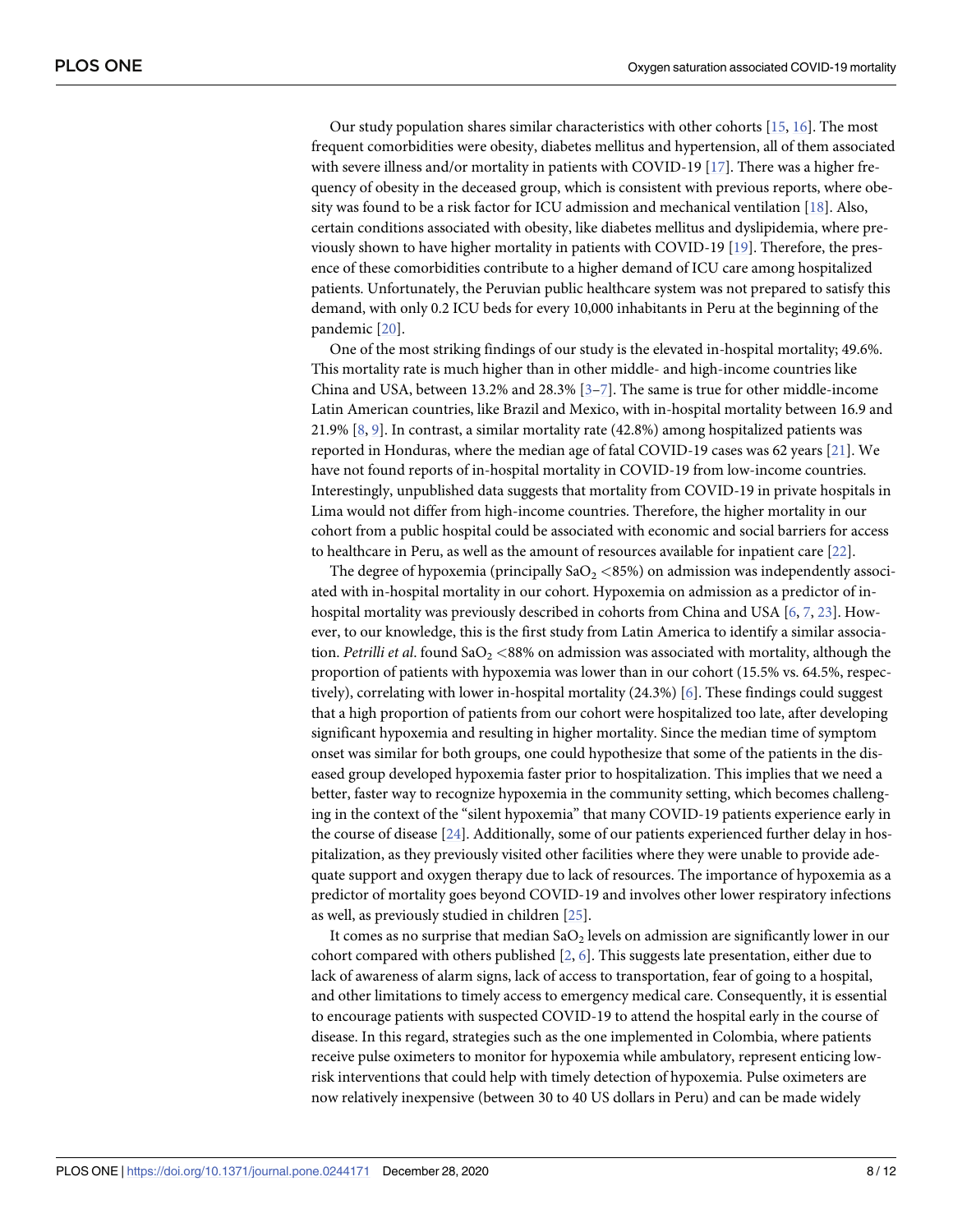<span id="page-8-0"></span>available in primary care facilities and in the community. This strategy already seems to be helping in the identification of decompensating outpatients with COVID-19 in USA to come to the hospital early for oxygen therapy [\[26\]](#page-11-0). For settings where implementation of pulse oximeter use in the community would not be feasible, measuring tachypnea could be an alternative predictive factor on mortality, one that is also simple and inexpensive, as shown in our additional exploratory analysis. Additionally, our findings raise the need for more hospital beds and increased availability of supplemental oxygen as a matter of public health priority; upgrades necessary to meet the expected increase in demand for early care of hypoxemia. These upgrades will need to be complemented with a robust call center and ambulance system in which patients with alarm signs are quickly identified and transferred to the hospital.

Hypoxia and inflammation are intertwined at the molecular, cellular, and clinical level [[27](#page-11-0)]. Clinical events that produce acute hypoxemia enhance various cytotoxic functions of neutrophils and can promote hyperinflammation [[27](#page-11-0)]. Animal models found that exposure to low oxygen concentrations results in increased vascular permeability, accumulation of inflammatory cells, and elevated serum cytokine levels [[27](#page-11-0)]. Thus, hypoxia not only represents a consequence of respiratory disease, but also contributes significantly to progressive lung damage after establishment of the initial injury.

One of the main complications of COVID-19 is ARDS, developing 8 days after symptom onset [[28](#page-11-0)]. The greater the degree of hypoxemia or the delay in intubation, the greater the mortality in ARDS (27–45%) [\[29\]](#page-11-0). The median time from symptom onset in our cohort was 8 days and 98.9% of our deceased patients developed ARDS during hospitalization, which places ARDS as one of the main physiological processes suspected behind our high in-hospital mortality.

It is important to note that, according to the level of hypoxemia described, most of our patients would qualify as critical on admission, in which case the mortality is similar to the one described by *Wu & Mcgoogan* (49%) [\[30\]](#page-11-0). In our cohort, 61.3% of patients required ICU care based on high-flow oxygen requirement (FiO<sub>2</sub>  $\geq$  0.8). Of these, only 10.2% were admitted to the ICU, which is extremely low. Not providing required ICU care in a timely fashion could have directly influenced in-hospital mortality. However, if one considers the possibility of some of our critically ill patients arriving at the hospital with prolonged hypoxemia, one could not rule out that their fatal outcome may have been unchanged even if they had access to ICU care. This would rely on the fact that the higher the hypoxemia, the higher the mortality in ARDS and also that tissue damage due to hypoxia may sometimes reach a "point of no return", where patients with respiratory failure are refractory to standard critical care interventions [\[31\]](#page-11-0).

Augmenting ICU capacity in our setting would have saved more lives. However, we should consider that ICU length of stay is two weeks on average for patients with COVID-19, which means that each ICU bed may be able to accommodate two patients per month. Furthermore, with ICU estimated mortality around 50%, we can assume that, for each ICU bed that we implement, we may save the life of one additional patient per month [[16](#page-11-0), [32](#page-11-0)]. In the context of a healthcare system with limited economic and human resources, further strained by the current pandemic, we believe that investing resources towards increasing hospitalization capacity for early general care and oxygen therapy, as well as empowering the primary healthcare system to early detect hypoxemia in the community would probably have a bigger impact on mortality than allocating too many resources on implementing more ICU beds. The fact that we found an inverse relationship between lower  $a_0$  on admission and longer hospital length of stay further supports the notion that the strategies discussed would be more cost-effective.

The main strength of our study is that our population and setting are representative of care for COVID-19 patients at a public hospital in Lima, the city with the most cases in Peru [[10](#page-10-0)].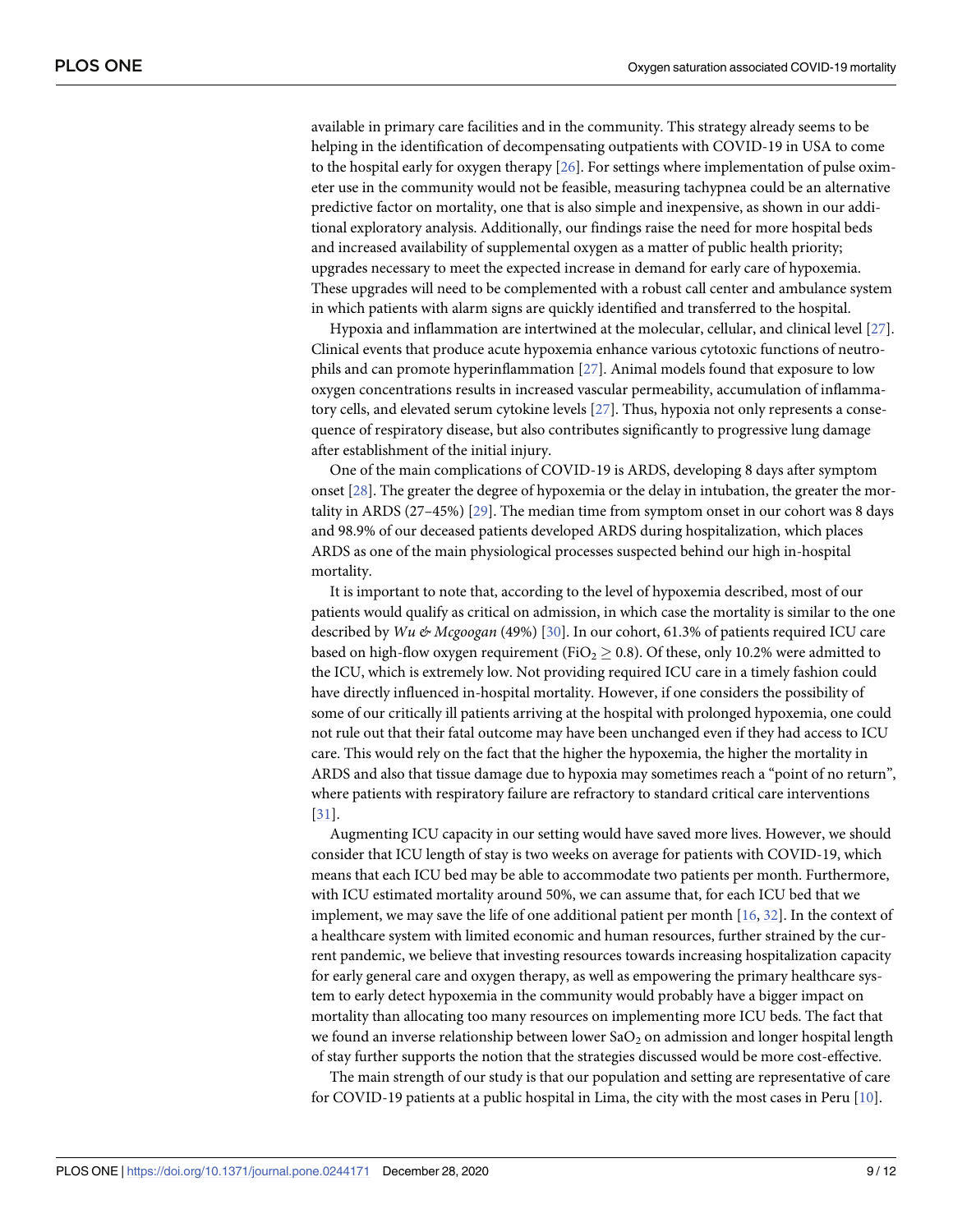<span id="page-9-0"></span>Our cohort design allows for obtaining adequate information on mortality risk on admission, taking into consideration clinical and demographic factors that may be applicable to any healthcare setting. It is also the first study to evaluate predictive factors of mortality in our country and the first one to associate hypoxemia on admission with inpatient mortality in Latin America. We hope our findings contribute as a framework for designing patient-care strategies for COVID-19 that are adapted to the challenges of low- and middle-income countries.

The main limitations of our study are related to the nature of retrospective data collection. Data recorded on medical records was that which was deemed relevant by the treating physician. However, we selected many variables that are considered relevant in the management of patients with COVID-19 and therefore recorded in all cases, allowing us to gather enough data to perform analysis with a high number of observations. Additionally, some records were not available for review by June 11, 2020, as they were being audited, retained prior to archiving, or still in use for patients still admitted to the hospital. The absence of this information could introduce a source of bias, although we estimate that the proportion of records meeting these criteria was small. Due to the method used to determine obesity it is possible that the number of obese patients in our cohort might have been underestimated and thus affected its association with mortality. Unlike other cohorts, the number of RT-PCRs performed among our patients is low, with the majority of cases being confirmed by means of a positive serologic RDT. Nevertheless, these serologic RDT have a specificity of 98.9% and their sensitivity increases to 70% in patients with more than7 days of symptoms, as is the case for the majority of our cohort [\[33\]](#page-11-0). Having evaluated patients with typical disease presentation and course in the context of an active pandemic, we consider the positive predictive value to be high.

# **Conclusions**

In conclusion, among patients with COVID-19 who were admitted to a public hospital in Peru, in-hospital mortality was high and was independently associated with oxygen saturation below 90% on admission and with age over 60 years. Early identification of hypoxemia and transfer to a healthcare facility with oxygen access should be the goal of outpatient monitoring strategies for suspected cases of COVID-19, so timely access to care helps prevent the deleterious effects of persistent hypoxemia and, in turn, reduce in-hospital mortality.

# **Supporting information**

**S1 [File.](http://www.plosone.org/article/fetchSingleRepresentation.action?uri=info:doi/10.1371/journal.pone.0244171.s001) Study database.** Recollected data of hospitalized COVID-19 patients in HCH. (DTA)

# **Acknowledgments**

The authors would like to thank Dr. Larissa Otero for her help in reviewing this manuscript and for providing valuable comments. The authors would like to acknowledge the incredible work of the multidisciplinary COVID-19 team at Hospital Cayetano Heredia which includes Drs. Karla Tafur, Coralith García, Margoot Cuba, José Yachachin, Diana Fernández, Delia Alva, Luis Granados, Carla Cornejo, Juan Carrasco, Brian Delfín and Héctor Sosa; their efforts have been essential to mitigate the impact of COVID-19. Likewise, the authors would like to thank the Hospital Director, Dr. Aida Palacios and all the healthcare workers at HCH for their continuous effort against the pandemic.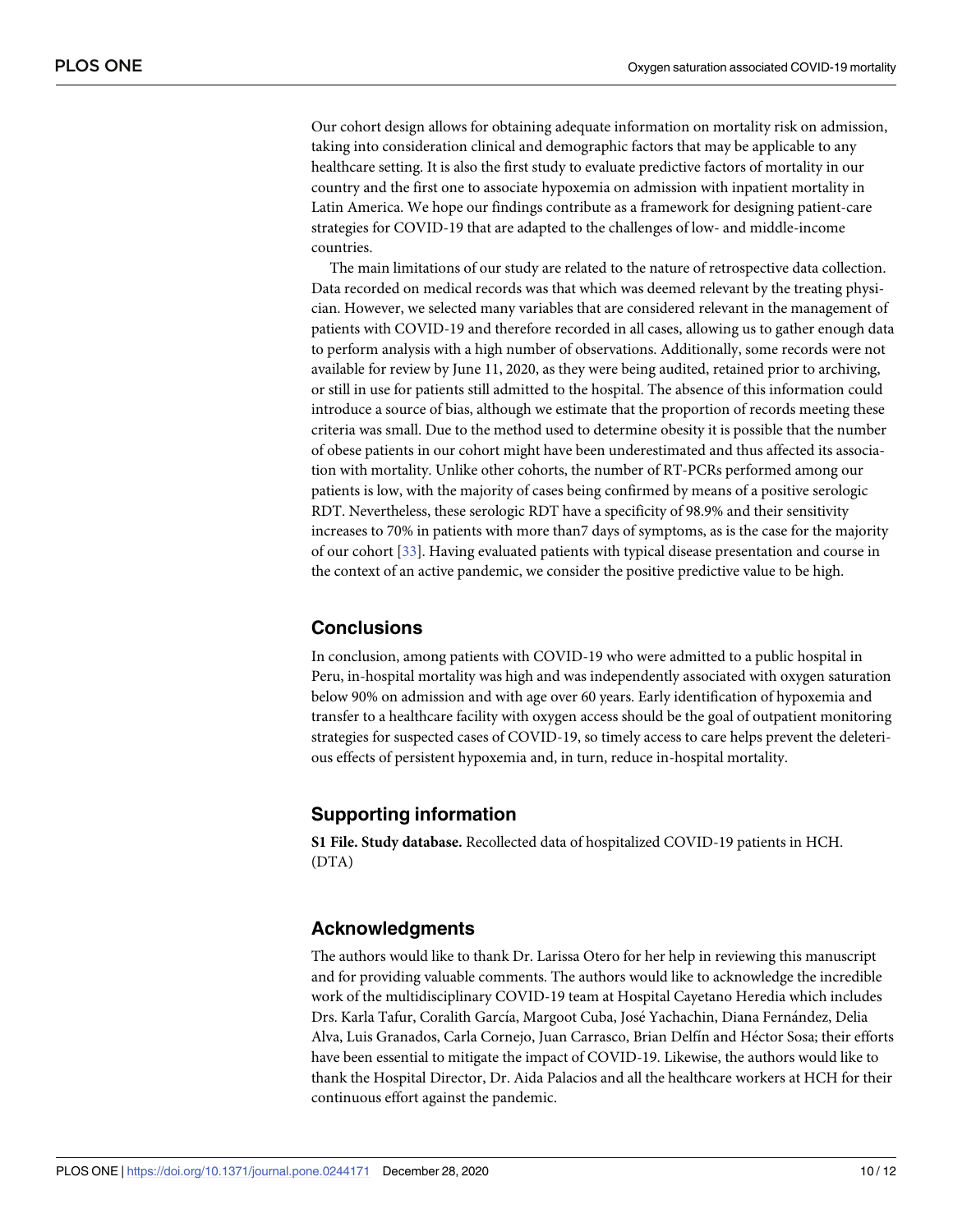#### <span id="page-10-0"></span>**Author Contributions**

**Conceptualization:** Fernando Mejı´a, Carlos Medina, Enrique Cornejo, Alvaro Schwalb.

**Data curation:** Alvaro Schwalb.

**Formal analysis:** Alvaro Schwalb.

Investigation: Fernando Mejía, Carlos Medina, Enrique Cornejo.

Methodology: Fernando Mejía, Alvaro Schwalb.

Project *administration*: Fernando Mejía.

Supervision: Fernando Mejía.

**Writing – original draft:** Fernando Mejı´a, Carlos Medina, Enrique Cornejo, Alvaro Schwalb.

Writing - review & editing: Fernando Mejía, Enrique Cornejo, Enrique Morello, Sergio Vásquez, Jorge Alave, Germán Málaga.

#### **References**

- **[1](#page-1-0).** Phelan AL, Katz R, Gostin LO. The Novel Coronavirus Originating in Wuhan, China: Challenges for Global Health Governance. JAMA. 2020. <https://doi.org/10.1001/jama.2020.1097> PMID: [31999307](http://www.ncbi.nlm.nih.gov/pubmed/31999307)
- **[2](#page-1-0).** Richardson S, Hirsch JS, Narasimhan M, Crawford JM, McGinn T, Davidson KW, et al. Presenting Characteristics, Comorbidities, and Outcomes Among 5700 Patients Hospitalized With COVID-19 in the New York City Area. JAMA. 2020. <https://doi.org/10.1001/jama.2020.6775> PMID: [32320003](http://www.ncbi.nlm.nih.gov/pubmed/32320003)
- **[3](#page-1-0).** Myers LC, Parodi SM, Escobar GJ, Liu VX. Characteristics of Hospitalized Adults With COVID-19 in an Integrated Health Care System in California. JAMA. 2020. <https://doi.org/10.1001/jama.2020.7202> PMID: [32329797](http://www.ncbi.nlm.nih.gov/pubmed/32329797)
- 4. Rodriguez-Morales AJ, Cardona-Ospina JA, Gutiérrez-Ocampo E, Villamizar-Peña R, Holguin-Rivera Y, Escalera-Antezana JP, et al. Clinical, laboratory and imaging features of COVID-19: A systematic review and meta-analysis. Travel Med Infect Dis. 2020; 34: 101623. [https://doi.org/10.1016/j.tmaid.](https://doi.org/10.1016/j.tmaid.2020.101623) [2020.101623](https://doi.org/10.1016/j.tmaid.2020.101623) PMID: [32179124](http://www.ncbi.nlm.nih.gov/pubmed/32179124)
- **5.** Zhou F, Yu T, Du R, Fan G, Liu Y, Liu Z, et al. Clinical course and risk factors for mortality of adult inpatients with COVID-19 in Wuhan, China: a retrospective cohort study. Lancet. 2020; 395: 1054–1062. [https://doi.org/10.1016/S0140-6736\(20\)30566-3](https://doi.org/10.1016/S0140-6736%2820%2930566-3) PMID: [32171076](http://www.ncbi.nlm.nih.gov/pubmed/32171076)
- **[6](#page-7-0).** Petrilli CM, Jones SA, Yang J, Rajagopalan H, O'Donnell L, Chernyak Y, et al. Factors associated with hospital admission and critical illness among 5279 people with coronavirus disease 2019 in New York City: prospective cohort study. BMJ. 2020; 369: m1966. <https://doi.org/10.1136/bmj.m1966> PMID: [32444366](http://www.ncbi.nlm.nih.gov/pubmed/32444366)
- **[7](#page-1-0).** Xie J, Covassin N, Fan Z, Singh P, Gao W, Li G, et al. Association Between Hypoxemia and Mortality in Patients With COVID-19. Mayo Clin Proc. 2020; 95: 1138–1147. [https://doi.org/10.1016/j.mayocp.](https://doi.org/10.1016/j.mayocp.2020.04.006) [2020.04.006](https://doi.org/10.1016/j.mayocp.2020.04.006) PMID: [32376101](http://www.ncbi.nlm.nih.gov/pubmed/32376101)
- [8](#page-1-0). Kammar-García A, Vidal-Mayo J de J, Vera-Zertuche JM, Lazcano-Hernández M, Vera-López O, Segura-Badilla O, et al. Impact of comorbidities in mexican SARS-CoV-2-positive patients: A retrospective analysis in a national cohort. Rev Invest Clin. 2020; 72: 151–158. [https://doi.org/10.24875/RIC.](https://doi.org/10.24875/RIC.20000207) [20000207](https://doi.org/10.24875/RIC.20000207) PMID: [32584330](http://www.ncbi.nlm.nih.gov/pubmed/32584330)
- **[9](#page-1-0).** Sousa GJB, Garces TS, Cestari VRF, Florêncio RS, Moreira TMM, Pereira MLD. Mortality and survival of COVID-19. Epidemiol Infect. 2020; 148: e123. <https://doi.org/10.1017/S0950268820001405> PMID: [32580809](http://www.ncbi.nlm.nih.gov/pubmed/32580809)
- **[10](#page-1-0).** MINSA. COVID-19 Comunicado N˚ 180. MINSA;
- **[11](#page-1-0).** World Health Organization. Coronavirus disease 2019 (COVID-19) Situation Report 158. Geneve: World Health Organization; 2020 Jun. [https://www.who.int/docs/default-source/coronaviruse/situation](https://www.who.int/docs/default-source/coronaviruse/situation-reports/20200626-covid-19-sitrep-158.pdf?sfvrsn=1d1aae8a_2)[reports/20200626-covid-19-sitrep-158.pdf?sfvrsn=1d1aae8a\\_2](https://www.who.int/docs/default-source/coronaviruse/situation-reports/20200626-covid-19-sitrep-158.pdf?sfvrsn=1d1aae8a_2)
- **[12](#page-6-0).** Neelsen S, O'Donnell O. Progressive universalism? The impact of targeted coverage on health care access and expenditures in Peru. Health Econ. 2017; 26: e179–e203. <https://doi.org/10.1002/hec.3492> PMID: [28205370](http://www.ncbi.nlm.nih.gov/pubmed/28205370)
- **[13](#page-6-0).** Ponce-Varillas TI. Hacinamiento en los servicios de emergencia. Anales de la Facultad de Medicina. 2017; 78: 218–223.